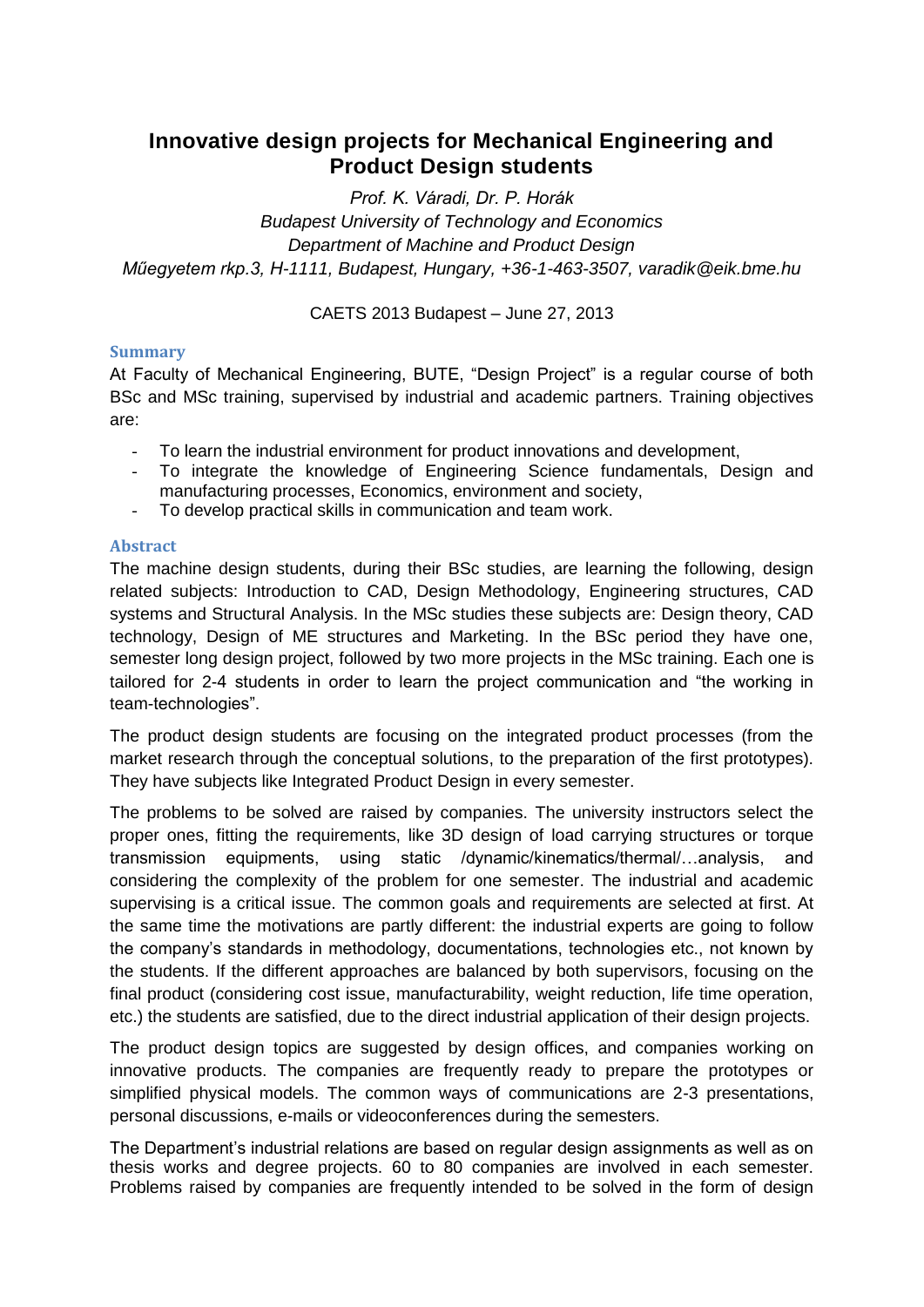tasks for students. In this latter case, it is important to harmonize the type and level of difficulty of a task with students' knowledge and skills acquired; in addition, problems should be possible to solve in 10 to 12 weeks. It is important that companies are required to provide regular consultations to familiarize with the technologies applied and to avoid initial misunderstandings.

Problems selected can often be classified into conceptual design or detail design tasks. In the first case, expected solutions can be outlined to a lesser degree by industrial and university supervisors, while they can be more precisely estimated in case of detail design tasks.

## **First steps of a design task**

The task is briefly defined and then students get acquainted with the company's operations, profile, and solutions so far. Familiarization with critical remarks is followed by a discussion and documentation of requirements performed jointly by students and supervisors according to regular classifications.

It is a more difficult problem to present the role of the market in respect of a specific design task. This requires an overview of existing product solutions, their advantages, disadvantages and market status. Industrial consultants play a dominant role in this aspect.

| <b>Schedule</b>                                | 1         |           | 3         |           | 5 | 7         |           | 9 |           | 11 |           | 13 |  |
|------------------------------------------------|-----------|-----------|-----------|-----------|---|-----------|-----------|---|-----------|----|-----------|----|--|
| Define basic design tasks                      | $\bullet$ |           |           |           |   |           |           |   |           |    |           |    |  |
| Distribute design tasks                        | $\bullet$ |           |           |           |   |           |           |   |           |    |           |    |  |
| Familiarize with company                       |           | $\bullet$ |           |           |   |           |           |   |           |    |           |    |  |
| Produce list of requirements                   |           | $\bullet$ |           |           |   |           |           |   |           |    |           |    |  |
| Preliminary task plan, first tasks             |           |           | $\bullet$ |           |   |           |           |   |           |    |           |    |  |
| Market environment, competition                |           |           |           |           |   |           |           |   |           |    |           |    |  |
| Develop first solutions                        |           |           |           | $\bullet$ |   | $\bullet$ |           |   |           |    |           |    |  |
| Discuss solutions, deliver                     |           |           |           |           |   |           |           |   |           |    |           |    |  |
| presentation                                   |           |           |           |           |   |           |           |   |           |    |           |    |  |
| Select solutions appearing to be<br>successful |           |           |           |           |   |           |           |   |           |    |           |    |  |
|                                                |           |           |           |           |   |           |           |   |           |    |           |    |  |
| Elaborate geometric details                    |           |           |           |           |   |           | $\bullet$ |   |           |    |           |    |  |
| Implement correct design for                   |           |           |           |           |   |           |           |   |           |    |           |    |  |
| manufacturing                                  |           |           |           |           |   |           |           |   |           |    |           |    |  |
| Optimal solution                               |           |           |           |           |   |           |           |   | $\bullet$ |    | $\bullet$ |    |  |
| Draw up documentation                          |           |           |           |           |   |           |           |   |           |    |           |    |  |
| <b>Closing presentation</b>                    |           |           |           |           |   |           |           |   |           |    |           |    |  |

Last year the following innovative product concepts were prepared: LCD TV support, adventure scene for skiing under summer conditions, water meter in shower head, play